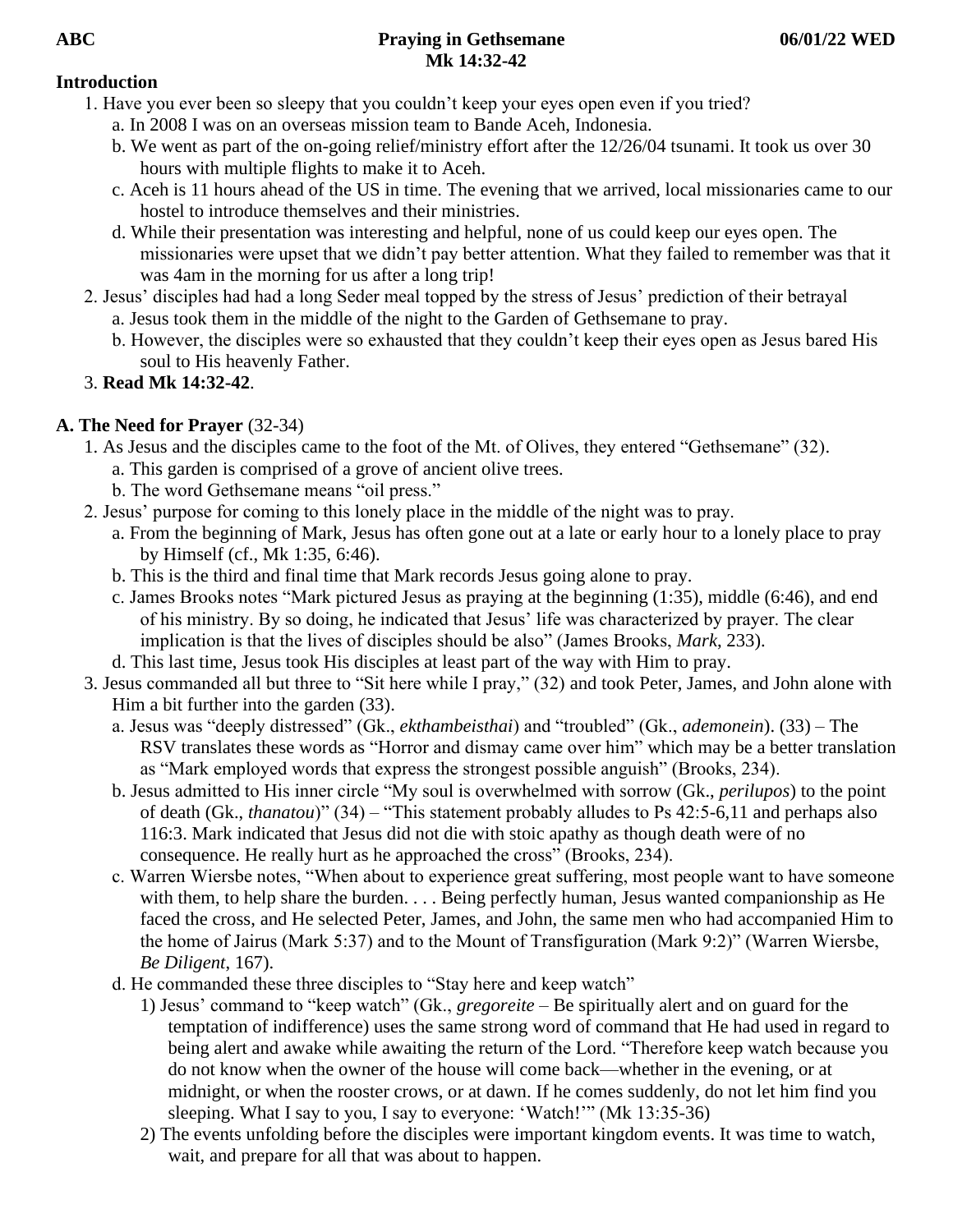## **B. Jesus Prays** (35-36)

- 1. Jesus went "a little father . . . fell to the ground and prayed . . ." (35)
- 2. Praying prostrate was a sign of deep destress and urgency as Jews normally stood before the Lord in prayer with hands raised.
- 3. There are four key parts to His prayer.
	- a. Cry He cried out to His heavenly Father, "*Abba*"
	- b. Acknowledgement He acknowledged the Father's sovereignty—"everything is possible for you"
	- c. Request He made His request, "Take this cup from me"
		- 1) The cup of which Jesus speaks is the cup of suffering and God's wrath
		- 2) Daniel Akin observes ". . . the 'cup' that [Jesus] prayed might be removed was not the physical pain He would endure on the cross. . . . No, the cup that so distressed and troubled Him was the spiritual suffering He would endure as He would bear the sins of the world and drink to the last drop the fierce wrath of God as our substitute" (Daniel Akin, *Exalting Jesus in Mark*, 334).
		- 3) Remember the Cup of Redemption which we drink in remembrance of the fact that Jesus drank the cup of God's wrath in our place.
	- d. Ultimately, Jesus yielded to His Father's will above His own: "Yet not what I will, but what you will." What a model He gave to each of us!

## **C. The Disciples Sleep** (37-42)

- 1. Meanwhile back at the Gethsemane Ranch, the disciples were asleep as Jesus returned from His first round of soul-wrenching prayer (37a).
	- a. Jesus asked Peter, "are you asleep (Gk., *katheudeis*) Couldn't you keep watch for one hour?" (37b)
	- b. It is interesting that Jesus specifically speaks to Peter since James, John, and the others were most likely asleep as well.
		- 1) Remember that it was Peter who had been so vocal about not betraying Jesus, ever (cf., Mk 14:31).
		- 2) Peter had already "betrayed" Jesus by failing to do what He had asked—watch and pray.
	- c. Jesus commanded Peter to "watch" (Gk., *gregoreite*) and "pray" (Gk., *proseuchesthe*) so that he "might not fall into temptation (Gk., *periasmon*)" (38a).
	- d. Jesus noted that "The spirit is willing, but the flesh is weak" (38b) and returned to pray alone again.
		- 1) Jesus drew from David's prayer in Psalm 51 when David confessed the weakness of his flesh in his sin with Bathsheba and his need for the Spirit of God to cleanse and restore him.
		- 2) See also Paul in Ro 7:14-25 regarding the struggle between the flesh and the Spirit.
		- 3) William Lane notes, ". . . 'flesh' in its weakness [is] a description of sinful man left to his own inadequate resources who becomes overwhelmed by a situation, his best intentions betrayed by his inability to resist the pressures of the demonic. The 'willing spirit' which stands in opposition to the weak flesh is not a better part of man but God's Spirit who strives against human weakness. . . . Spiritual wakefulness and prayer in full dependence upon divine help provide the only adequate preparation for crisis (cf., Ch 13:11)" (William L. Lane, *The Gospel of Mark*, 520).
- 2. After praying the same prayer a second time, Jesus returned to check on His disciples again.
	- a. ". . . he again found them sleeping, because their eyes were heavy" (40a)
	- b. The disciples had no excuse and didn't know what to say.
	- c. Jesus went back to pray a third time. It was a third and final confession of His struggle with and ultimate submission to His Father's will
- 3. After the third and final time of prayer, Jesus again found His disciples asleep.
	- a. Three rounds of prayer and three rounds of sleeping revealed Jesus' diligent effort to take the unfolding events to His Father in prayer and the superlative inability of His disciples to keep watch with Him in this difficult hour.
	- b. Jesus declared, "Enough!" (Gk., *apechei*) The time for prayer and watching are over and the time for His holy action is at hand.